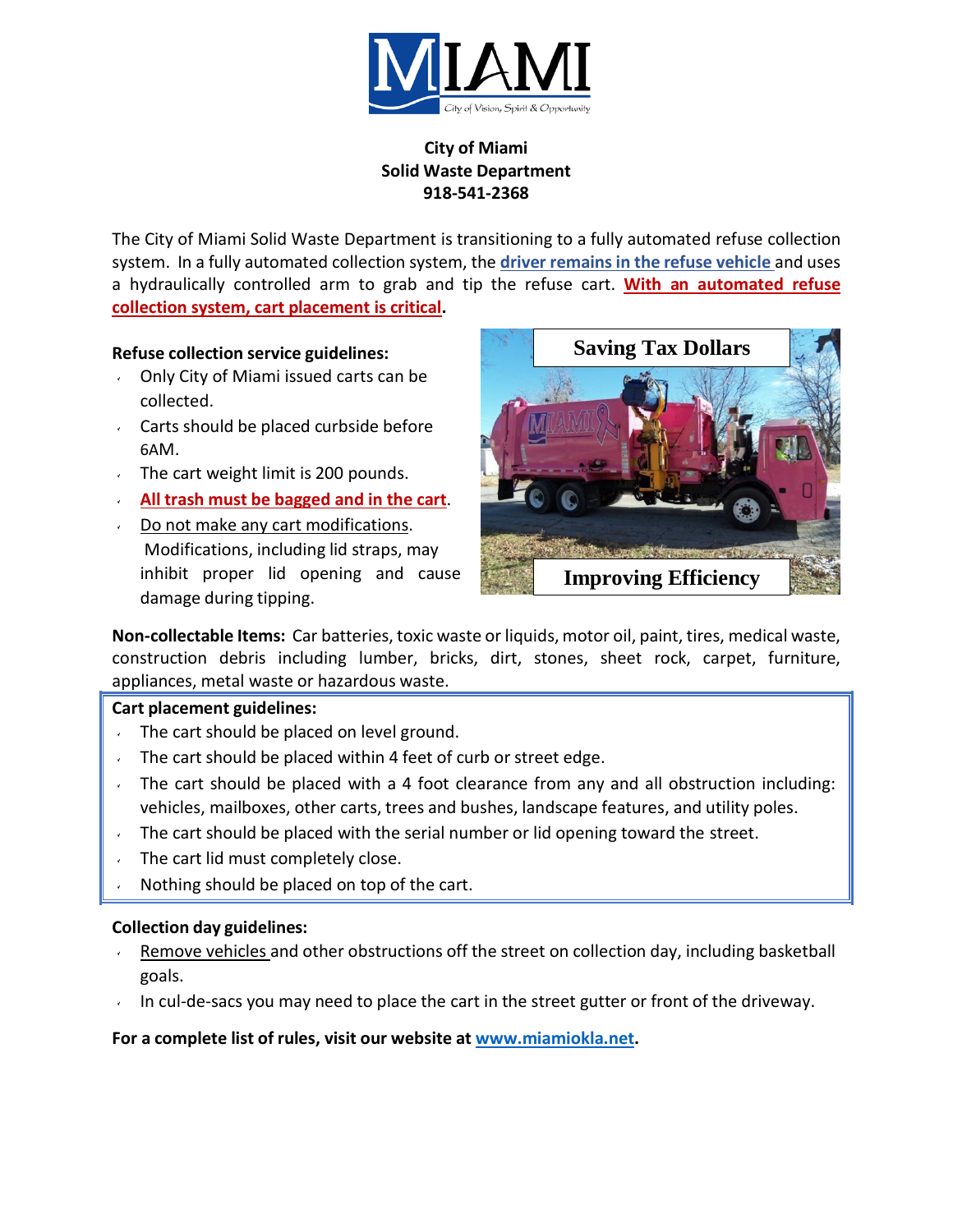#### **AUTOMATED REFUSE COLLECTION SYSTEM**

Place your cart at least 4 feet from any obstruction such as mailboxes, parked cars, trees and bushes, utility poles, landscape features and other carts.

In cul-de-sacs, you may need to place your cart in the gutter of the or in front of your driveway to allow 4 feet of clearance for the collection of the cart and maneuvering the refuse vehicle. Do not park any vehicles in the cul-de-sac until after the carts have been collected.

DO BAG ALL TRASH TO PREVENT BLOWING LITTER



DO PLACE THE CART WITH THE LID OPENING TOWARD THE STREET & WITHIN 4 FEET OF THE CURB



DO PLACE THE CART ON LEVEL GROUND



DON'T OVERFILL THE CART, THE LID MUST CLOSE



DON'T PILE ITEMS AROUND THE CART, ALL TRASH MUST BE IN THE CART



DON'T PLACE ANYTHING ON TOP OF THE **CART**